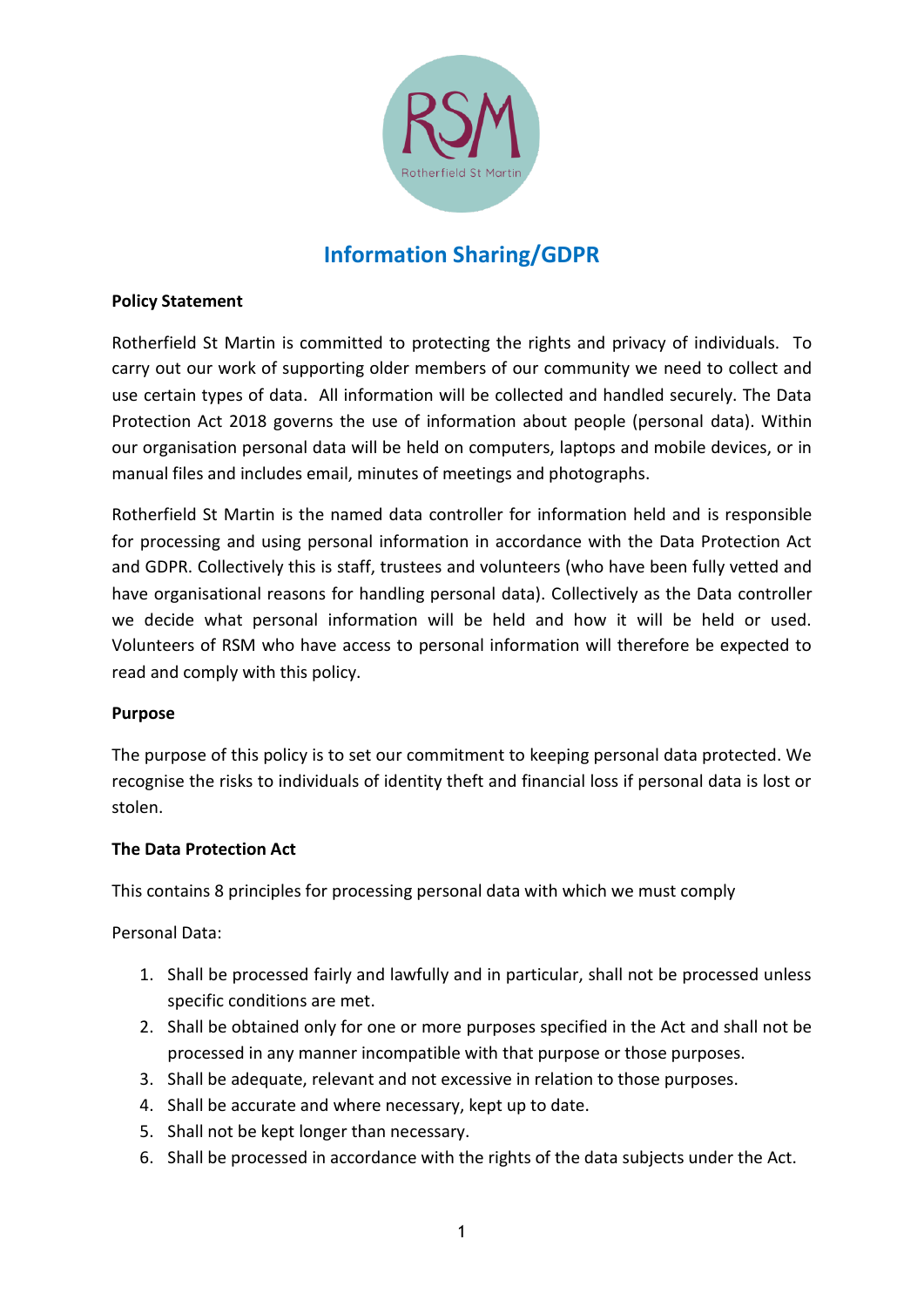- 7. Shall be kept secure by the data controller who takes appropriate measures to prevent unauthorised or unlawful processing or accidental loss or destruction of, or damage to, personal information.
- 8. Shall not be transferred to a country or territory outside the European Economic Area unless that country or territory ensures an adequate level of protection for the rights and freedoms of data subjects in relation to the processing of personal information.

## **Applying the Data Protection Act**

We will let people know why we are collecting their data, which is for the purpose of supporting our members' health and wellbeing. Our 'lawful basis' and purpose for processing is 'consent' and 'vital interests'. It is our responsibility to ensure that data is only used for this purpose. Access to personal information will be limited to staff, trustees and fully vetted volunteers. We are aware that a breach of the rules and procedures identified in this policy may lead to action being taken against us.

# **Procedures for Handling Data and Data Security**

We have a duty to ensure that appropriate technical and organisational measures and training are taken to prevent:

- Unauthorised or unlawful processing of personal data
- Unauthorised disclosure of personal data
- Accidental loss of personal data

We therefore must ensure that personal data is dealt with properly no matter how it is collected, recorded or used. This applies whether or not the information is held on paper or electronically.

## **Privacy Notice and consent**

The 'privacy notice' is included on our annual membership forms which are the main source of information about members. These forms will be stored securely in paper form.

## **Operational Guidance**

## **Email:**

Staff should consider whether an email (both incoming and outgoing) will need to be kept as an official record. If an email needs to be retained it should be saved to an appropriate electronic file or printed and stored securely.

Emails that contain personal information that are not required for operational use should be deleted permanently.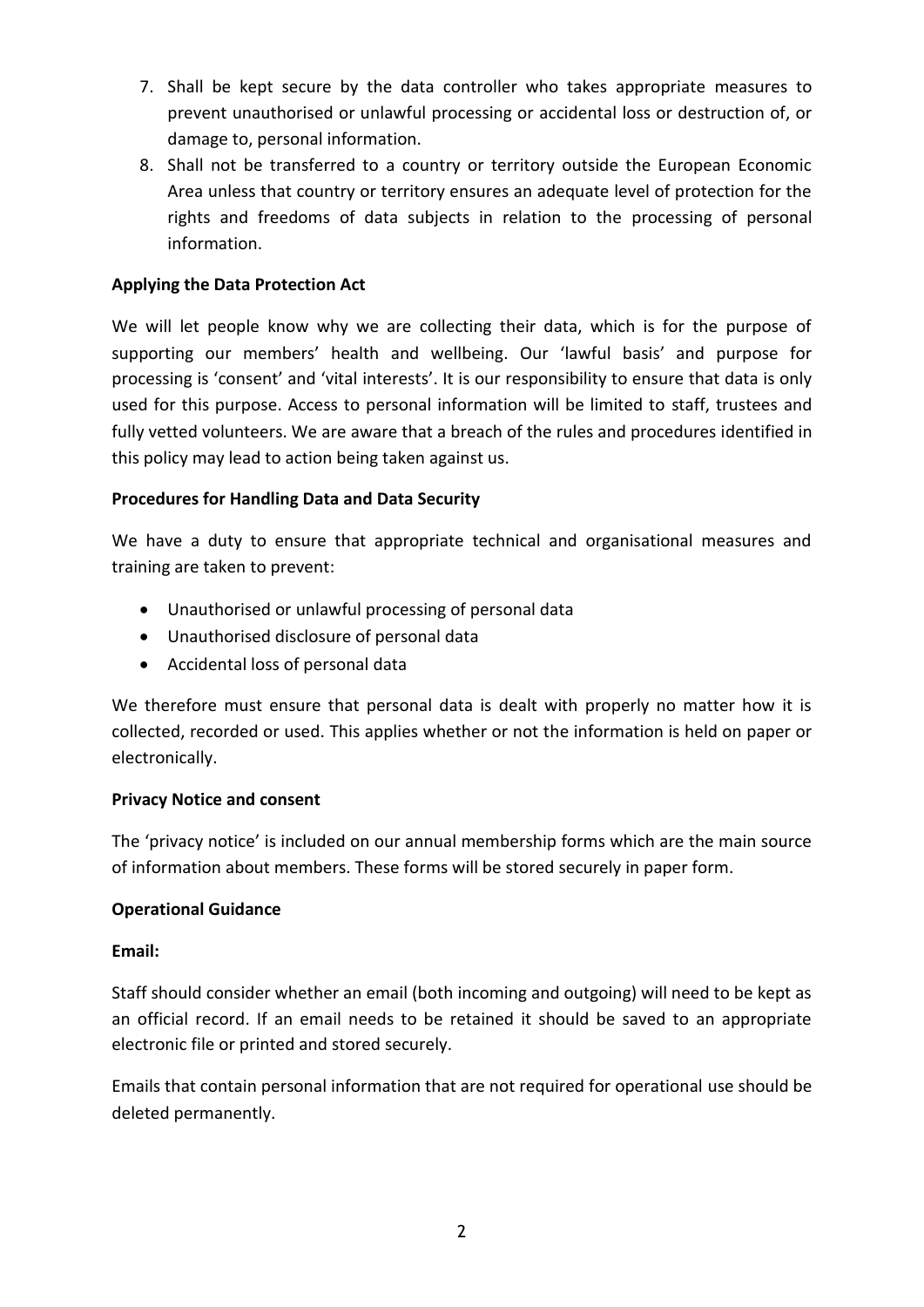#### **Phone Calls:**

Phone calls can lead to unauthorised use or disclosure of personal information and the following precautions should be taken:

- Personal information should only be given verbally if there are no doubts to the callers' identity and the information request is innocuous. Members, staff, trustees and volunteers information will not be shared unless there is an operational reason for doing so, for example a VDS driver needing to contact a member or a safeguarding concern.
- If there are any doubts, ask the caller to put their enquiry in writing.
- We are alert to the fact that a caller may be impersonating someone with right of access, therefore if we have any doubts to a callers true identity we will call them back on the publicised telephone number of that organisation or known number of the individual.

#### **Laptops and Portable Devices:**

All laptops and portable devices that hold data containing personal information are password protected.

If left unattended, portable devices will be stored out of sight.

Portable devices are never left in vehicles overnight.

Portable devices are never left unattended in public places.

#### **Data Security and Storage:**

As a general rule we keep as little personal data as possible on computers and laptops. Personal data received on disk or memory stick will be saved onto a relevant file on the server or laptop/desktop and the information will be wiped from the memory stick.

#### **Passwords:**

We use passwords that are not easy to guess and that contain both letters and numbers. We do keep a written record of all passwords but this is not stored electronically and is kept in our safe.

#### **Data Storage:**

Personal data will be stored securely and is only accessible by staff and fully vetted volunteers who have an operational need to do so. Our main source of personal information comes mainly from our membership forms which are kept securely in the office. Some of the data from the forms is extracted and input onto a database 'Access' which is on password protected PC's/laptops. This is to aid the management of our membership. Information will only be stored for as long as it is needed or required by law and will be disposed of appropriately. For financial records this is 7 years. Archival material relating to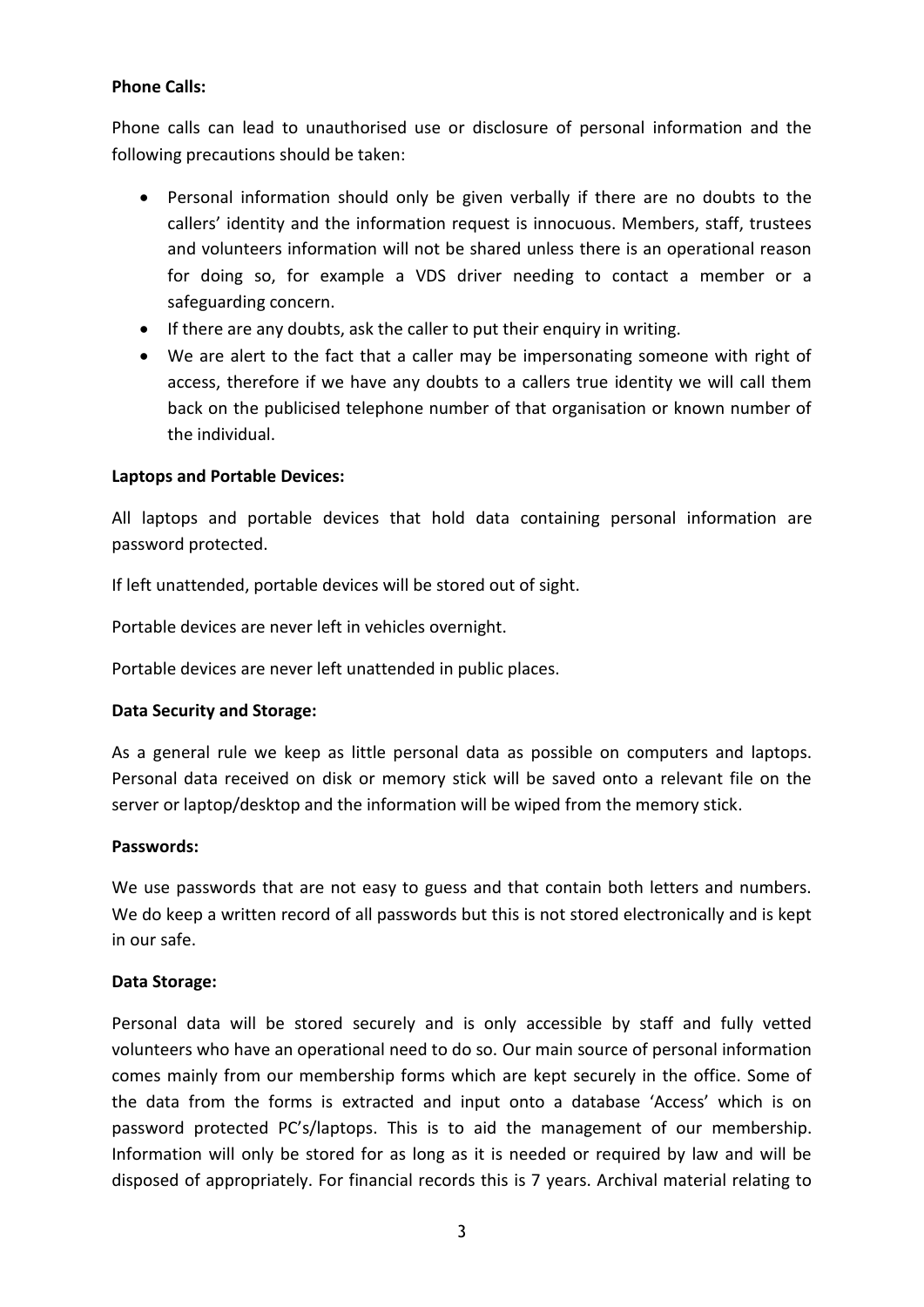the charity such as minutes and legal documents will be archived and stored for the length of the charity in accordance with charity law. Other correspondence and emails will be disposed of when no longer required.

All personal data held for the organisation must be non-recoverable from any device that has been passed on/sold to a third party.

## **Sensitive Data**

Sensitive data such as accidents, safeguarding and general notes on members will be kept securely and will not leave the office. This data will only be shared with regularity bodies as required and within the best interest of our members, i.e. we are concerned that they are being harmed or are at risk of being harmed.

We hold key codes for some of our members in the case of emergencies only. These codes are kept in our safe.

# **Data Subject Access Requests:**

We may have to share data with other agencies such as local authority, funding bodies and other voluntary agencies. The circumstances where the law allows us to disclose data (including sensitive data) without the data subjects consent are:

- Carrying out a legal duty or as authorised by the Secretary of State, protecting vital interests of a Data Subject or other person e.g. safeguarding
- The data subject has already made the information public
- Conducting any legal proceedings, obtaining legal advice or defending any legal rights.
- Monitoring for equal opportunities purposes i.e. race, disability or religion.

We regard the lawful and correct treatment of personal information as very important to successful working and to maintain the confidence of those to whom it deals. Therefore we ensure that personal information is treated lawfully and correctly.

## **Risk Management:**

The consequences of breaching Data Protection can cause harm or distress to service users if their information is released to inappropriate people, or they could be denied a service to which they are entitled. This policy is therefore designed to minimise the risks and to ensure that the reputation of the charity is not damaged through inappropriate or unauthorised access and sharing.